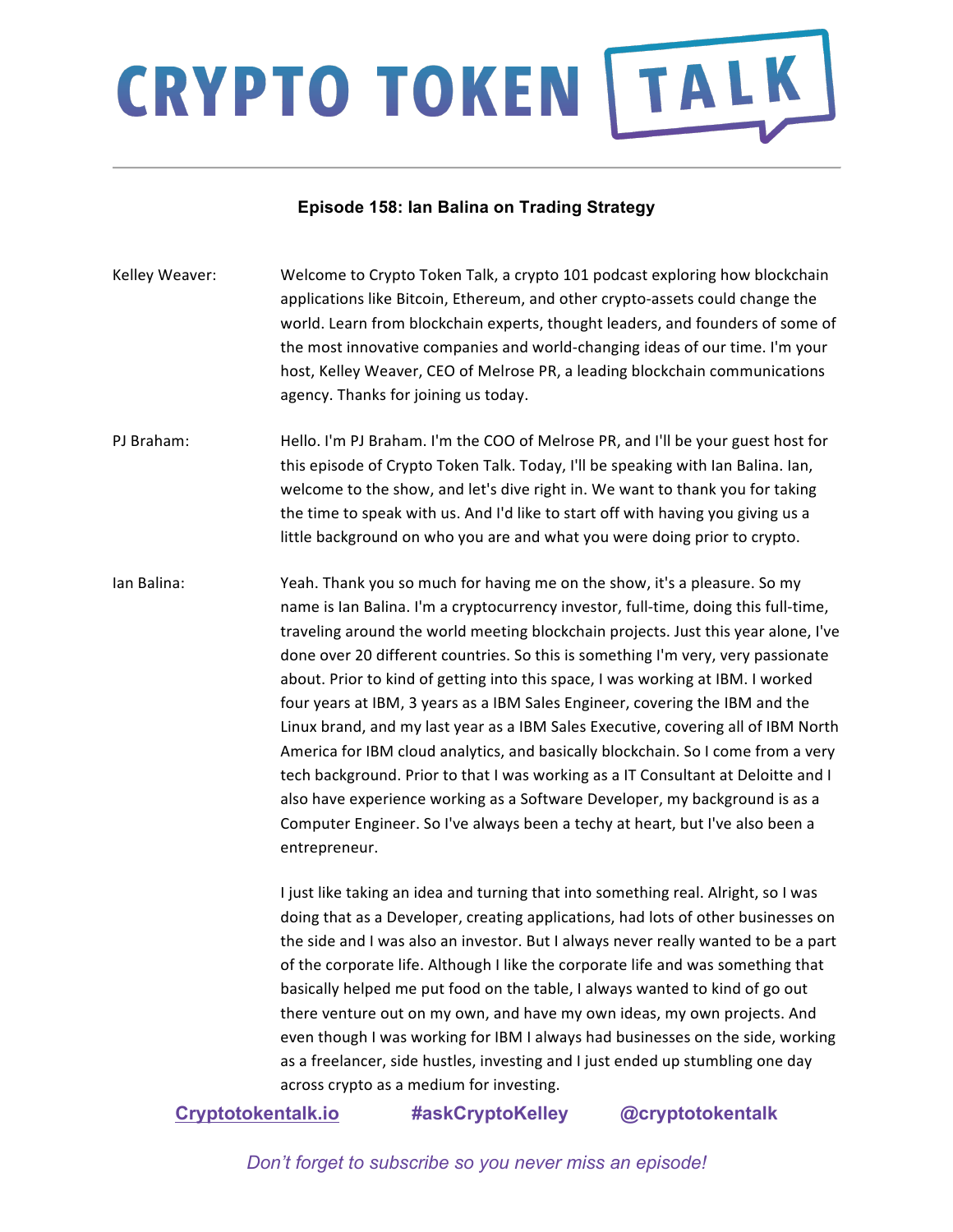And that came through me meeting a friend of mine, who I was friends with back in college in D.C. who told me, "Hey Ian, IBM's doing lots of cool stuff with blockchain. Can you put me in touch with the director of blockchain at IBM?" And I said, "Sure but why exactly do you have an interest in this blockchain thing?" Right so I was basically qualifying him, trying to make sure it was worth me even putting him in touch with this person. And he kind of basically told me what he was doing in blockchain, was working at some Bitcoin developer, he was launching his own Bitcoin fund, and a fund to invest in Cryptocurrencies so that's when it really opened up my mind to Cryptocurrencies as a medium for investment. Because prior to that to me I viewed cryptos as just really the dark web, this marketplace people would go to buy and sell drugs, basically. Alright.

PI Braham: Silk Road?

| Ian Balina: | Yeah, Silk Road, right. I obviously had a bad view on Cryptocurrencies, right, and<br>me working in the corporate world we talked about blockchain but we always<br>avoided crypto. Crypto was one of those words you didn't really talk about<br>when you're trying to sell blockchain to a client. So when he really opened up<br>my eyes and I've always been the money guy, I love money, I love investing,<br>right? When he said, "Hey, you can make money investing in Bitcoin." I said,<br>"Hold up, you sure you can make money on Bitcoin?" So I began asking all<br>questions, he told me he was making 200% just hardening Bitcoin and<br>Ethereum. And I said, "That beats the 20% I'm getting on the stock market."<br>Right? So I was like, "I definitely have to look more into this space." So that's<br>when I began going down the rabbit hole, and everything changed after that. |
|-------------|-------------------------------------------------------------------------------------------------------------------------------------------------------------------------------------------------------------------------------------------------------------------------------------------------------------------------------------------------------------------------------------------------------------------------------------------------------------------------------------------------------------------------------------------------------------------------------------------------------------------------------------------------------------------------------------------------------------------------------------------------------------------------------------------------------------------------------------------------------------------------------------------------------|
| PJ Braham:  | Interesting. You know, a 20% return, that's really good. But crypto back then I<br>imagine, this is when 2014 and 2013, what time period are we talking?                                                                                                                                                                                                                                                                                                                                                                                                                                                                                                                                                                                                                                                                                                                                              |
| Ian Balina: | So I got into crypto October 2016 or so.                                                                                                                                                                                                                                                                                                                                                                                                                                                                                                                                                                                                                                                                                                                                                                                                                                                              |
| PJ Braham:  | Okay.                                                                                                                                                                                                                                                                                                                                                                                                                                                                                                                                                                                                                                                                                                                                                                                                                                                                                                 |
| Ian Balina: | Kind of bought my first Bitcoin so that's when I [crosstalk]. Yeah so I got in when<br>Bitcoin was around \$900 or so.                                                                                                                                                                                                                                                                                                                                                                                                                                                                                                                                                                                                                                                                                                                                                                                |
| PJ Braham:  | Wow.                                                                                                                                                                                                                                                                                                                                                                                                                                                                                                                                                                                                                                                                                                                                                                                                                                                                                                  |

Ian Balina: Right, so I thought I was late but that was just the beginning.

| <b>Cryptotokentalk.io</b> | #askCryptoKelley | @cryptotokentalk |
|---------------------------|------------------|------------------|
|---------------------------|------------------|------------------|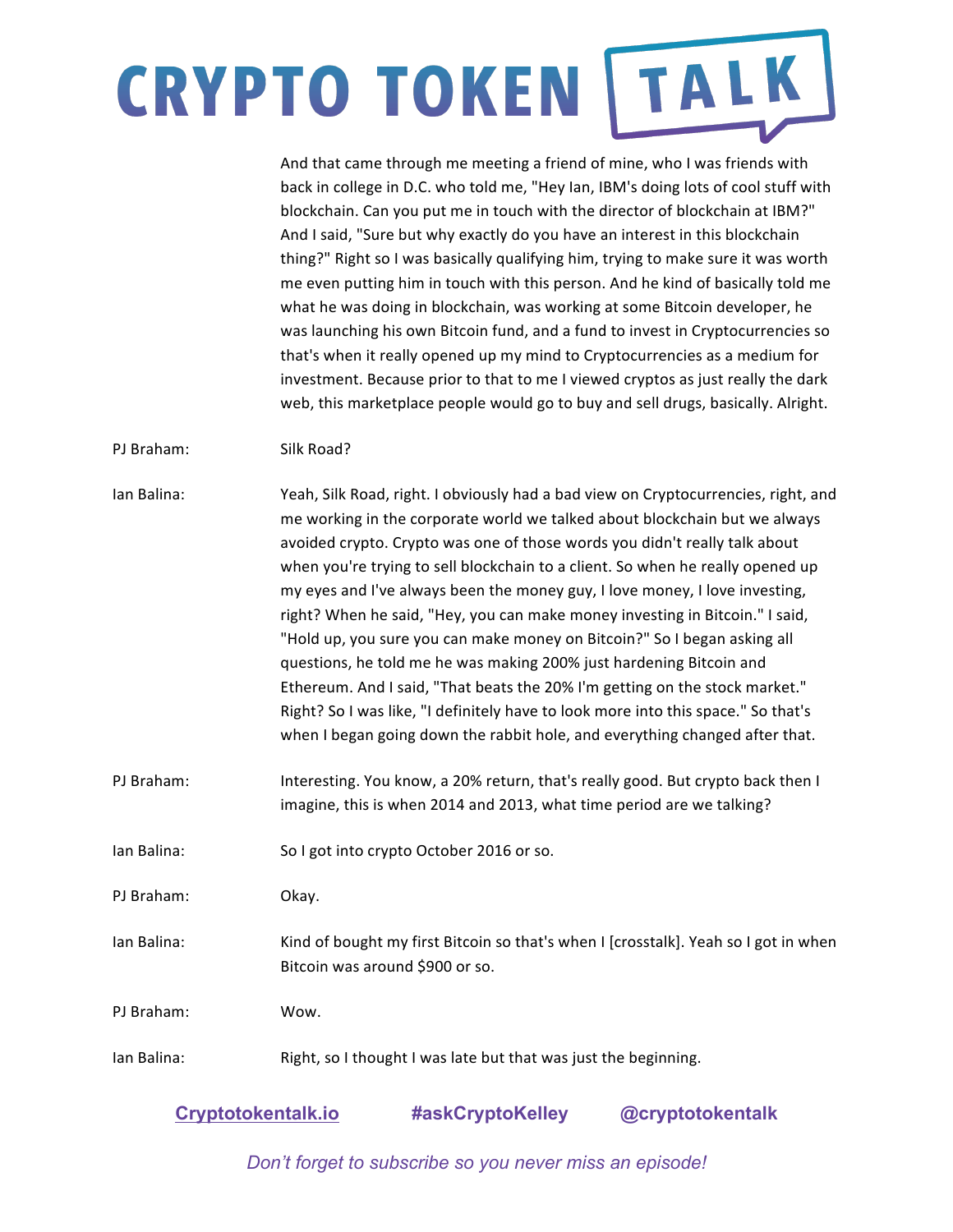- PJ Braham: So let me ask you this. When you're in the IBM, you're in the consulting space, you're building analytic applications ... How where were you before your friend asked you about IBM's blockchain? How where were you about what IBM was doing in the blockchain space?
- Ian Balina: Imean, so I was pretty aware IBM at that time had a service called IBM blockchain that was built with IBM Bluemix, which is IBM Cloud and that was something we would sell to clients and that was basically a very simple version of IBM's Hyperledger foundation framework. Right, but I mean in terms of everything else all we knew was blockchain was something brand new, this is the future, clients like using this for putting their records or things that are vital on a public ledger or even private ledger.

And it was something that was very, very hot in the fields of logistics, shipping, I even had a big partnership with I think one of the biggest companies out there in the world for this space, for logistics and international transportation, so it was something that was brand new and the sales force was trying to just kind of catch up to speed below this brand new technology, right? And to be honest it wasn't one of the biggest tools in our bags as sales reps going out to Fortune 500 companies, right? And trying to sell them IBM Software we would typically go with the [inaudible] software that customers would purchase. Going in there and trying to sell them something brand new wasn't really the thing we would lead with, but we were slowly getting up to speed with the space and [inaudible] education on the sales force. Trying to teach them how to leverage blockchain with clients, trying to show the value add, and trying to see what clients this would be a good fit for.

- PJ Braham: Right, that's pretty amazing though 'cause I like your background, and your story as it relates to crypto and blockchain 'cause what I've learned, it always starts small. It's like a small spark, and then that interest just blooms so you have a conversation with your friend, he wants to get connected with the IBM blockchain, you learn about Bitcoin, you study it more as an investment vehicle, so now take us from there, that point to Ian Balina now the big YouTube influencer.
- Ian Balina: Yeah so things kind of move pretty fast in crypto.

PJ Braham: Yeah, they do.

**Cryptotokentalk.io #askCryptoKelley @cryptotokentalk**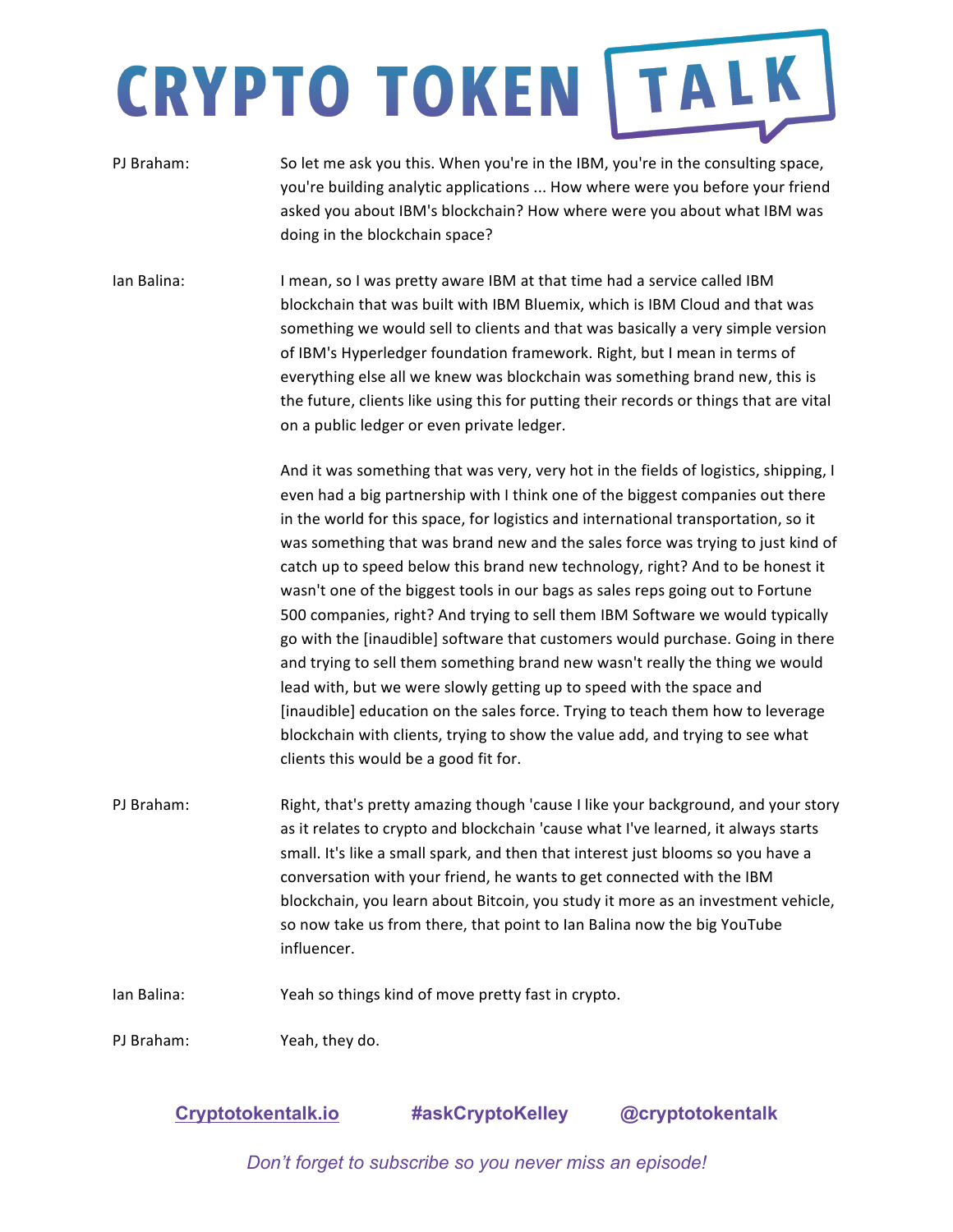Ian Balina: After I bought my first Bitcoin, I put in \$100 into Bitcoin, and heard I was into Ethereum from Coinbase. I had no idea what Ethereum was when I bought it, but I said hey you know what, now that I finally own a piece of a Bitcoin, I have to know what I'm investing in. That's was in my thoughts, I need to know what I'm investing in. So I went out there and got two books on Cryptocurrencies, first one was "Digital Gold" the other one was "The Age of Cryptocurrency." Read those two books over the course of about 2 months or so, and after reading those 2 books I become a believer.

> I basically, as I was going through those books I slowly added more money to crypto. So after putting in \$100 into both Bitcoin and Ethereum, I put \$250 into both Bitcoin and Ethereum. And fast forward to early 2017, after I came back from vacation around February 2017, as soon as I got my first commission check from Q4 from IBM. I was like, "You know what? I've read the books, I know what I'm investing in. I know there's space from where it is now to where it was when it launched, so I'm now gonna put some serious money into this." So I put in \$2500 into Bitcoin, and \$2500 into Ethereum, and about a week and a half Ethereum price doubled. I got into Ether around \$9-\$10, but it was basically going up and down around that price for a while. But then Ethereum announced the Ethereum Enterprise Alliance and it went from \$15, \$25 to like \$40 so it basically doubled in a week and half. That was probably the fastest money I made in my life. I mean, I had made money before but that was the fastest big splash move. I was like, "Holy Crap. This is for real."

- PJ Braham: It became real.
- Ian Balina: This is real, this is real money, this is like somebody's monthly paycheck I just made in like a week and a half. So that's when I really realized the power of this, and I said, "Hey, you know what you guys, pause everything. Time to go all into crypto. This is it." And that year I had a goal of quitting my corporate job at IBM, and basically going full time being self employed, and breaking the chains from the corporate world.
- PJ Braham: Mm-hmm (affirmative)

**Cryptotokentalk.io #askCryptoKelley @cryptotokentalk** Ian Balina: My goal was to quit by the end of 2017 by any means possible. So failure to me was not an option. So I was looking around at all the other different side hustles I had and cryptocurrency, especially after Ethereum doubled was the biggest nobrainer. I said, "You know what, if I'm gonna 80/20 all the different things I'm doing and focus on just a few this is the one I want to go all into 'cause this can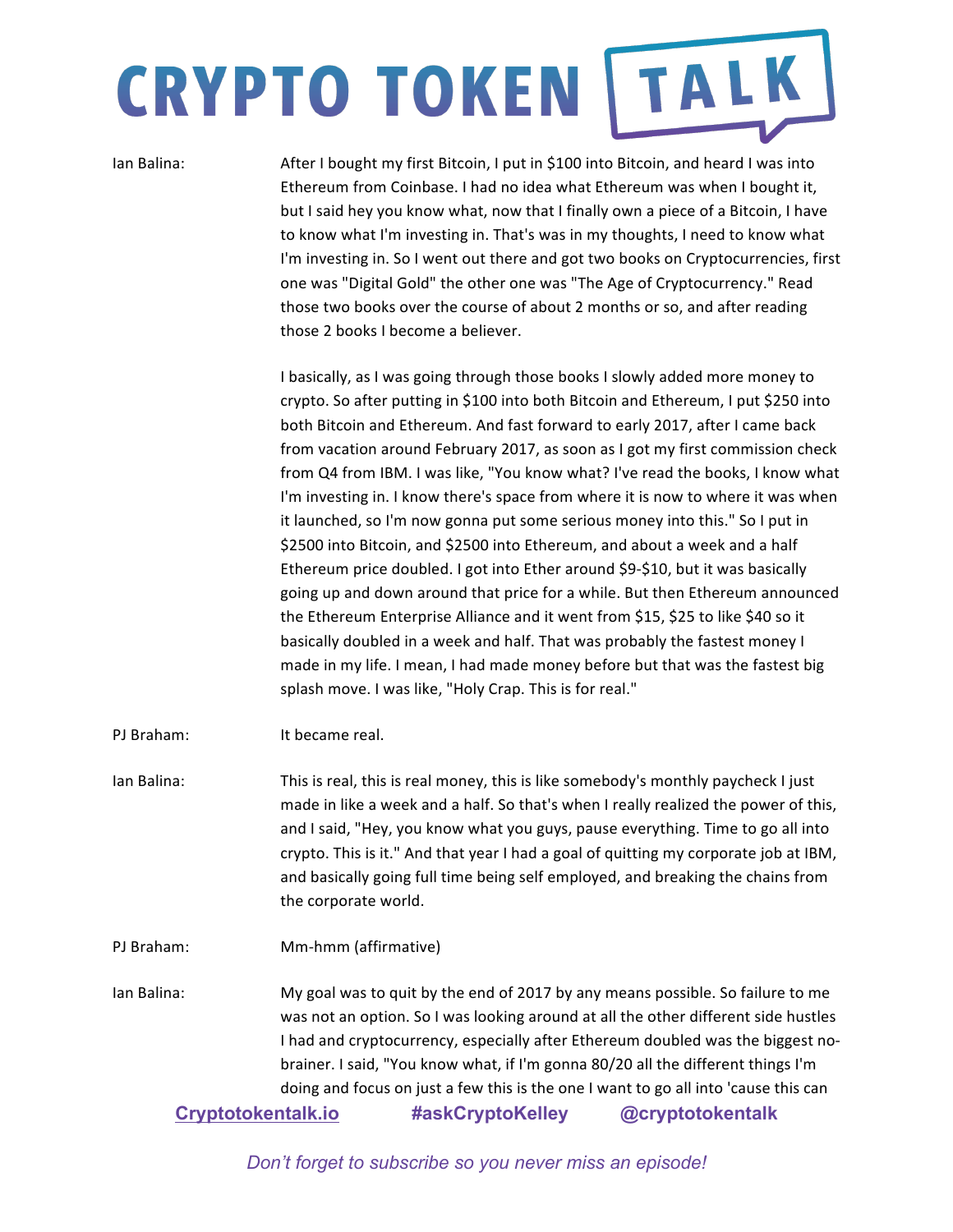really make money very, very fast." So I began reading, and basically had two full time jobs. I'd work at IBM 9 to 5, then from 6 to midnight I'll do crypto full time. Just researching, talking to people in different groups, networking, trying to just learn more about this space and educating myself.

So all this happened, then fast forward to I think late spring, probably maybe April, May I decided to attend my first crypto conference. This was Token Summit Conference, and I went there, it was in New York, I went there and this was really my first time meeting people in crypto in person. 'Cause before I was just reading about this stuff online, watching videos online, telegram groups online but this was my first time meeting real people. And they were pretty smart people. They weren't just a bunch of people in their basements talking about Silk Road or trying to overthrow the government, like these were pretty smart people with credible backgrounds, real jobs, and just kind of having a chance to get to know them, see their backgrounds, meet the projects, see what they're pitching, see the credible founders who've had prior [inaudible]. I also had a chance to see Vinny pitch Civic for the first time, also had a chance to see Tezos pitch, which ended up being 2 investments I made that year as well in their ICOs, but more importantly though I met my first crypto millionaires.

These were people who made millions in Crypto, and to me back then it was just something I just read about, right? About people who been millionaires holding Bitcoin, Ethereum. [inaudible] somebody real life, in person, have a drink with them, invite them out for dinner and just kind of pick their brain, and see hey, this is what I'm doing full time. This is a thing now. It's not just something you read about, this is a thing that I do. Investing, trading cryptos full time, and seeing the mindset and how they got there and most of them got there by doing ICOs. I mean, there were some that were traders, but most of them got in early and were just basically had a great entry price, entry point in their investment and would just kind of hold for the long term. So that's when I really got opened to this whole new field called Initial Coin Offerings. It is getting into products very early on, like Ethereum, like I met a few who are a part of the Ethereum ICO, and they got in at Ethereum around \$0.30. And I was like, "Holy crap, the price is now like \$40." Right?

Just kind of meeting people like this, that's when I began investing in ICOs after that conference. Now when I began investing in them, this was still the Wild, Wild West. I mean, people think ICOs are bad now. Imagine like, one or two years back. It was really, really bad. To a point that was just gambling. And my

### **Cryptotokentalk.io #askCryptoKelley @cryptotokentalk**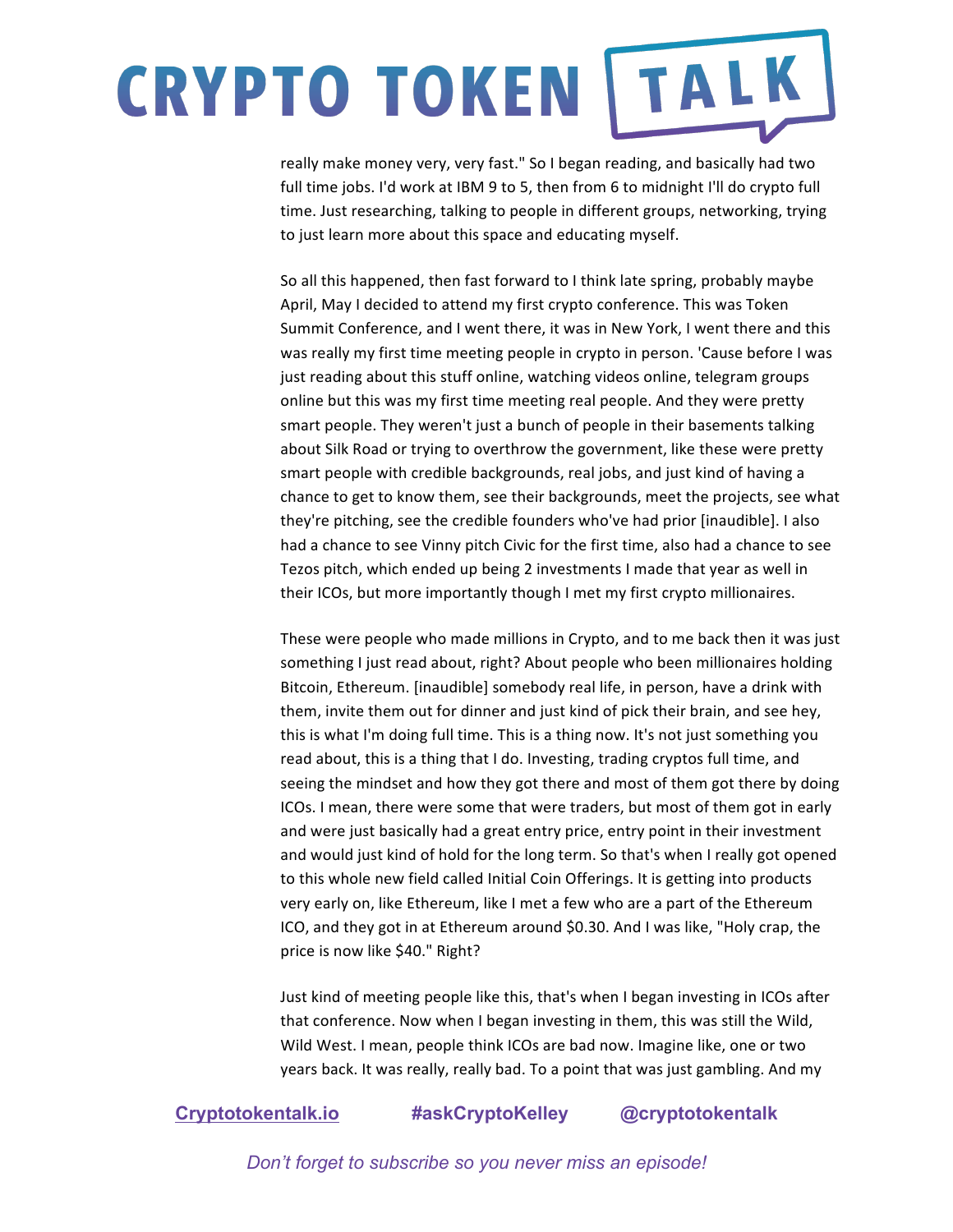goal was to quit IBM, and kind of be self employed by the end of the year. 'Cause I was just getting tired of working in a bad environment in sales where it's cut throat, people fighting for commission deals, and I just wanted something that was stress free. Right? Something where I could just kind of do what I want, especially just taking back control of my own time. That was the number one thing I was trying to take back, was control of my own time.

So I said, "Okay, there has to be a better way of investing in ICOs." And I tried to, I basically just looked around, and said, "Okay, what advantage do I have? What skills am I good at?" And to me it was very obvious, it was working with data, 'cause that was my job at IBM for four years, working at IBM analytics brand, I had been featured in Wall Street Journal for a model I did that would predict March Madness brackets, and basically help me pick my bracket using IBM Watson.

#### PI Braham: Oh Wow.

Ian Balina: I said hey, maybe I can apply this to ICOs and see if there are any patterns in this data. So I just took basically about a week or so, burning the midnight oil, gathering as much data on ICOs as possible, and then going through and trying to figure out okay, let me sort all these ICOs based on the ones that had the highest ROI. And they were ICOs like Ethereum, Stratis, NEO, known as ANT Shares at that time, and I try to find what patterns did they have? So I went through their websites, their ICO posting pages back then a while back, and I began to see patterns in the data.

> And one of the biggest patterns I kind of noticed was the ones that did well were basically infrastructure projects and they also had some kind of ship code, some kind of prototype before they asked for people to give them funds, before they had an ICO. Even something as early as Ethereum, they had proof of concept, they had some modules and stuff that Vitalis put out there, and the team also had a credible background. Right, like Vitalis was a writer for Bitcoin magazine before asking for people's money, right? So I went through every single team member's background for example Stratis, a very unknown project based in the UK, they had a Bitcoin Core Developer, so it didn't matter how small the project was, they had somebody who was credible, right? Somebody I basically call an all-star, an all-star team member. So I went through all these different things and after a while basically kind of created a small checklist of things I look for in a project before even considering investing.

### **Cryptotokentalk.io #askCryptoKelley @cryptotokentalk**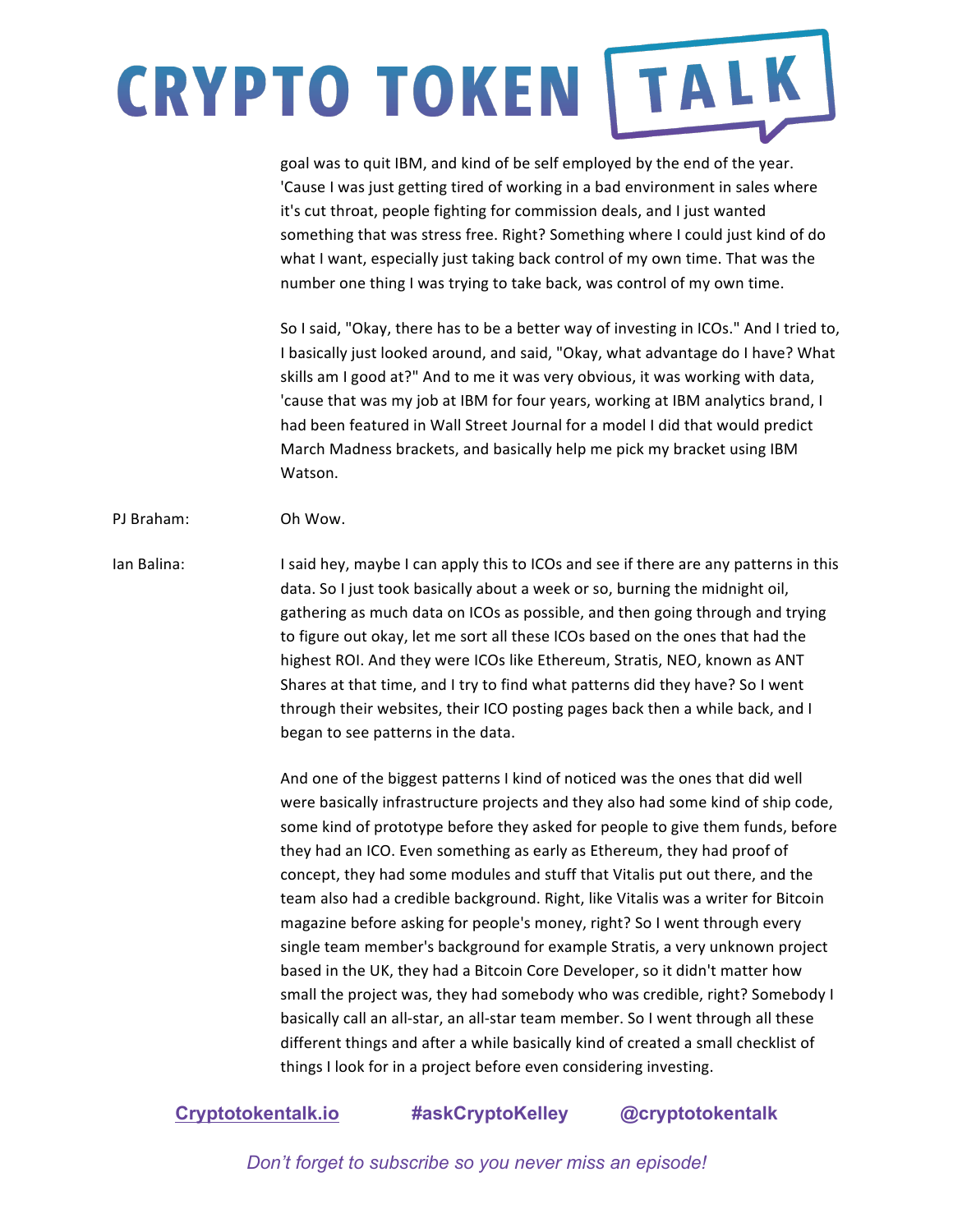The checklist became based on the data, 90% of the projects had a prototype, and 60% of the projects that had an all-star team member and all-star advisors. So I began taking all of this patterns from this historical data, and then created a grading system to apply this towards new upcoming ICOs, to basically see how well they fared against this data, and this system I was creating. And I put everything into a spreadsheet and at that time I was getting into YouTube, doing YouTube videos, and I began doing live streams.

One day I just began doing a live stream, and just kind of began sharing my idea, or my theory at that time 'cause it hadn't been proven yet. And I had a very small audience, people began following me, I think they probably thought I was just some crazy guy and thinking he can change the world or whatever. But to me it was just more about creating a community and dialogue, and making everything open and transparent, 'cause working at IBM I was working in part of the IBM Open Source team and I heavily believe in the Open Source model. And I was just trying to create content so that anybody who wants to learn anything can really have that resource. If they don't have the money or the resources, right so I'll just master in my research process.

So after one month I basically, announced my picks, or products I personally was [inaudible] on, based on the data. And those projects were Zero-X Project, just Zero-X, and at first I was kind of nervous 'cause I had a small audience but they were following me. And when those projects, those ICOs ended, and the projects hit the exchange, and they began trading, they just kind of run bananas. Zero-X did a 10x in a month, district0x did 24x in the first month, and that's when I was like, "Oh you know what, I think we're onto something here." And then my audience began kind of getting bigger, and bigger, word of mouth began spreading, people began telling their friends how they're making money from using data and analytics and that was August 2017. And by December 2017 the community had gotten so huge, it's now kind of known as the spreadsheet community, or token metrics community and by September 2017 I was able to quit my job at IBM.

And I'm [crosstalk] full time. So basically in 2 months I'm doing the spreadsheet thing with data, it was so successful in just 2 months that I was able to quit my job full time at IBM, and go full time into this. And then by the end of the year I made my first million, and it was all from cryptocurrency and now I've traveled the world just kind of sharing my story, and just trying to teach people how this can really be used for greater good. Not just making money, I mean making

#### **Cryptotokentalk.io #askCryptoKelley @cryptotokentalk**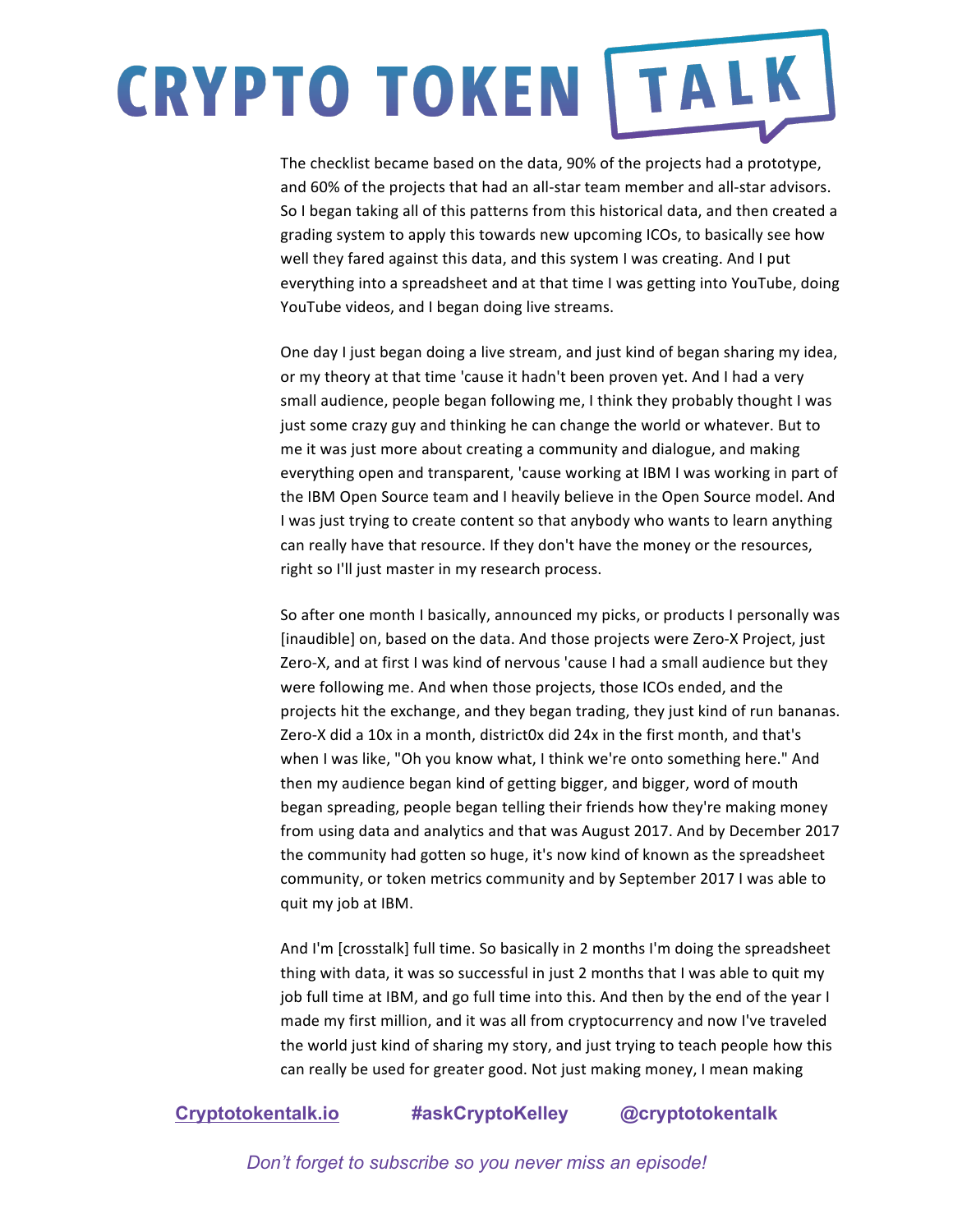money is good but I think to me it's more about taking back control of your time, but also reassuring people this could be put to good use and now I'm actually involved in charity work. I'm trying to show people this money I've made from crypto can now be used to finance things that I love and help other people. 

PJ Braham: That's a very inspirational story and it's awesome that you're sharing that and inspiring other people with that. So we definitely commend you for that.

Ian Balina: Thank you.

PJ Braham: Wow. So that happened organic? [crosstalk] that's great. That's awesome. So let's touch on the ICOs for a little bit, and it's awesome that you created your own do-diligence process, right? Like any investor should. What did you learn in that process, in terms of ... I'm sure you figured out okay, these sorts of projects I want to stay away from, but we're not gonna call this investment advice but what's one thing that you can say that you learned in this process that you'd like to share with anybody that's interested in investing in crypto in the crypto space?

Ian Balina: I mean I basically learned the integrated system, and you have to repeatedly test that system, and adapt it, right? 'Cause after the crypto metric system began working, you then had all these new ICOs try to game the system. 'Cause now they knew hey, if they scored well on Ian's spreadsheet they'll basically get a community just like that and go viral, right? So now we have to go back to the drawing board and then basically redefine our data, and change our system almost every 1 or 2 months, right? I'm basically adding new data points and seeing how well it fares and see okay, what's changed, what hasn't? Right? So it's constantly evolving and changing, and also trying to kind of make sure you stay up to date with what's happening in the space, 'cause crypto's with the ICO space, I think most trends last 1 to 3 months. Almost every 3 months is a whole new trend, 'cause we went through the whole white list phase, then it became the private sell phase, and things are always changing. Exchanges are changing and it's just kind of the space so you always constantly have to keep on adapting. So create a system and adapt it almost every few months, and try to see if it still works.

**Cryptotokentalk.io #askCryptoKelley @cryptotokentalk** PJ Braham: Got it. That's very sound advice. Now you've mentioned a couple projects that you were excited about, one there was Ethereum, t00x, what are some projects that you see coming up on the horizon as the industry's going through this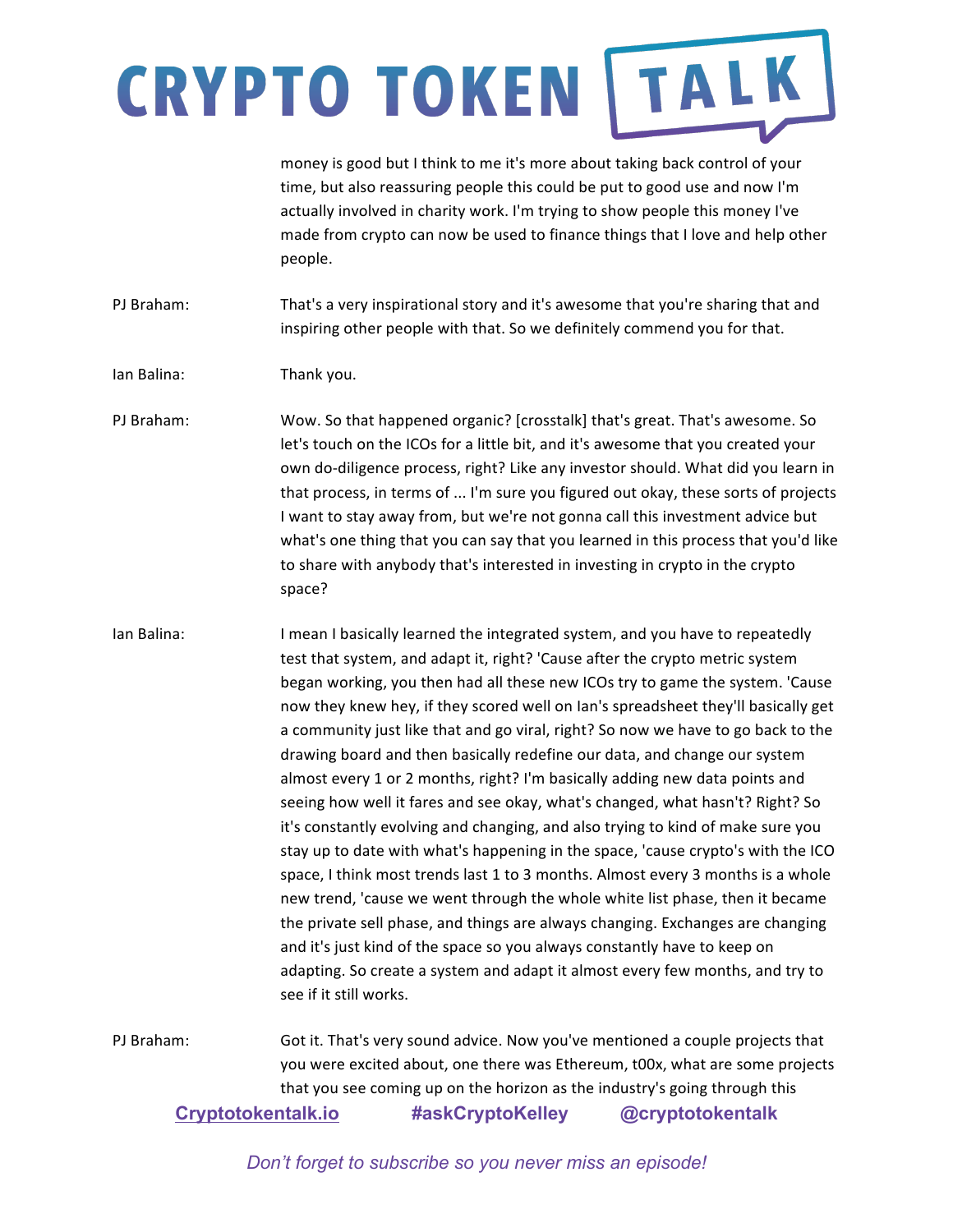transformation and projects have to be legitimate to really gain traction in the community? I would say that the community is a lot wiser now, a lot more prudent in what projects they get behind, so what are some projects that you see happening, developing right now that you feel are world changing?

Ian Balina: Yeah, so I think definitely the space is evolving, and we're trying to filter out the noise and really see what products will stand the test of time. Some products that I personally like that I've invested in, and I've also actually advising in, so I feel like I'm very intimately close to the team and being able to kind of almost be in the passenger seat and also offer my advice and see how they're kind of building and trying to attack problems and help change the world. So projects like Chromopolis by ChromaWay, which is a relation of blockchain, taking the best of both worlds from blockchain and a database, and combining them into one project. So I think that's one that's very, very good. Actually traveling to Tel Aviv, Israel and we'll be meeting one of the team members there. I like a project called MetaHash which is a blockchain as well coming from Russia, from Moscow. Had the pleasure of traveling to Russia for almost a month and had a chance to meet the team in person, get to know them for over 3 weeks, and just really grow them and just kind of see what they're trying to do.

> And I feel like blockchain is a global movement, but it also has a regional impact as well, right? In the same manner like for example what ICON has done for Korea, and really help put Korea on the map as one of the most mature blockchain ecosystems out there. I think they're gonna be lots of different regions, and I feel MetaHash can do the same in Russia but also go more global than most Russian products have done. So that's a project worth investing in, and advising in, and the good thing about them is they launched their ICO after building their product, which is something that's very rare in this space. You have lots of projects that are just ideas, or very, very early stage, but they built the full product first before really offering this to the world.

> The project I also like more recently is Phantasma. That's a project I visited a while back based in Portugal, but recently they just announced a brand new game on their platform. So this team is getting developers in the house to build on their own platform, show people how to use this, and I think I'm very bullish in the space of gaming on blockchain, 'cause I feel if this is to go global and mainstream, and go out there to the masses, it may not really be through something that has the most utility per say. Maybe something that's more recreational. For example, I mean, how useful is Pokemon the game? But I

#### **Cryptotokentalk.io #askCryptoKelley @cryptotokentalk**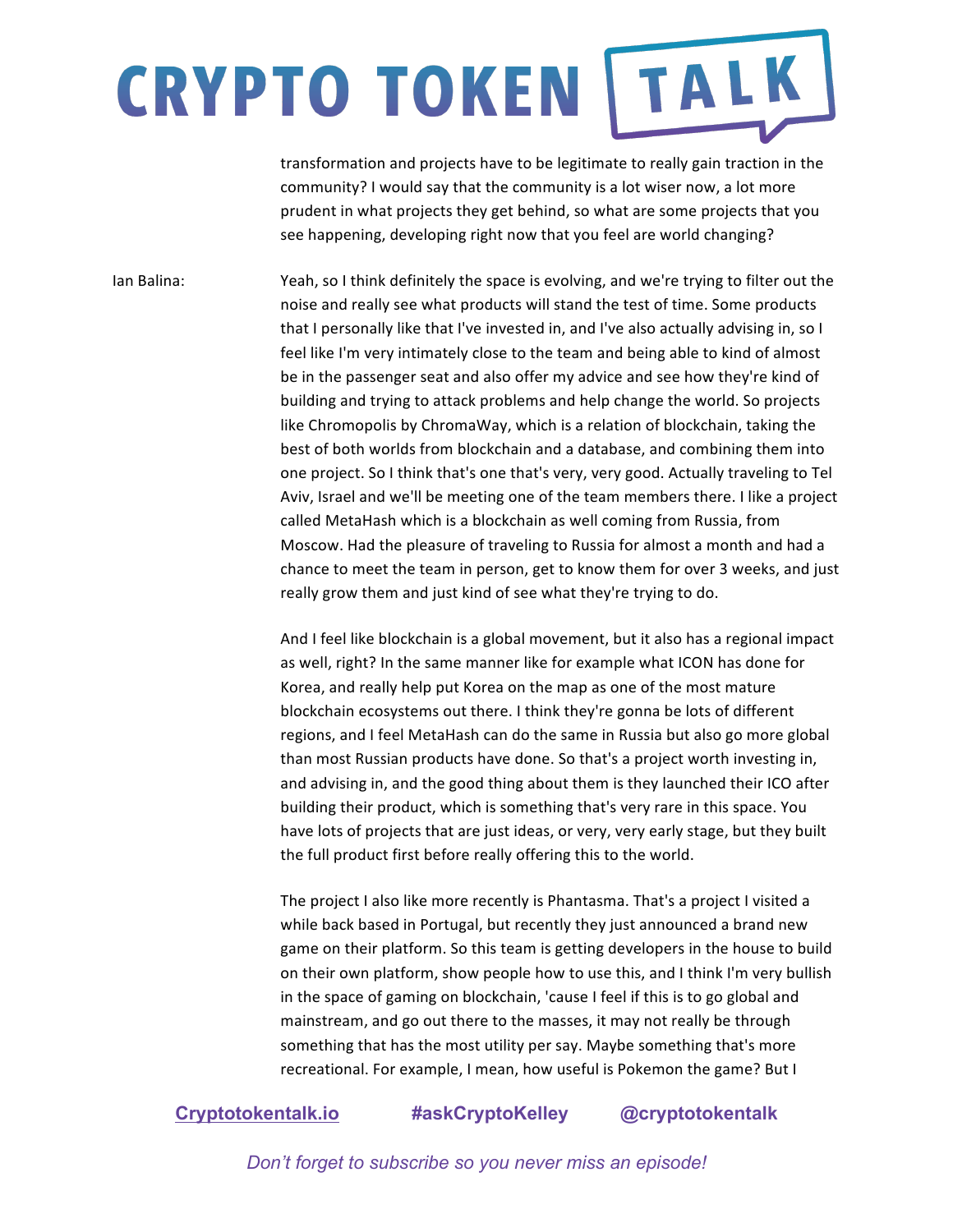|             | mean, how many kids have played Pokemon growing up? So I feel like gaming is<br>especially right  the biggest app right now on blockchain has been<br>CryptoKitties, which is really a collectables game. So I think this is something<br>that I'm personally very bullish on, and they recently launched a game called<br>NachoMen which basically allows you to be a wrestler and go out there and<br>really, it's kind of like Pokemon but wrestling. Turn-style based games, but you<br>can earn basically tokens which you can then sell. Right, so you can basically use<br>it as a way to earn some income on the side if you're very good at the game.                                     |
|-------------|----------------------------------------------------------------------------------------------------------------------------------------------------------------------------------------------------------------------------------------------------------------------------------------------------------------------------------------------------------------------------------------------------------------------------------------------------------------------------------------------------------------------------------------------------------------------------------------------------------------------------------------------------------------------------------------------------|
|             | And I feel like that space as a whole is something could really bring in younger<br>people to blockchain, and as we know millennials and also just in general kids<br>typically are the first ones to adapt new technologies, because they haven't<br>really kind of gotten used to or comfortable with the old way of doing things.<br>They're more adaptable.                                                                                                                                                                                                                                                                                                                                    |
| PJ Braham:  | Interesting. Those are some interesting projects, and I think our audience will be<br>very interested in learning more about those. Changing gears for a second, what<br>do you see as the biggest issues that the crypto and blockchain community faces<br>as we go into 2019?                                                                                                                                                                                                                                                                                                                                                                                                                    |
| Ian Balina: | I think just ease of use, how user friendly it is for the average person who's not a<br>techy to use, I mean people are still have to send money by sending<br>hexadecimal addresses basically [crosstalk]. And that's something my parents,<br>or just anybody who's not a techy, that's a roadblock to adoption. So I think<br>there has to become a simpler way where you can send money, just as simple as<br>sending money on PayPal or Venmo, so I think in general that's something that<br>has to be solved before the masses can really start adopting this. And also<br>security, right, I mean as an influencer I was targeted for a hack, and I've been<br>hacked earlier in the year. |
| PJ Braham:  | Heard about that.                                                                                                                                                                                                                                                                                                                                                                                                                                                                                                                                                                                                                                                                                  |
| Ian Balina: | Around April, so I got hacked for almost \$2.5 million, and as much as I love<br>crypto and the space, it really tell me something, I said, "Hey you know what, I<br>mean if I'm here getting hacked I'm not the smartest person out there when it<br>comes to technology and security, obviously. But I'm also not some beginner."<br>Right? So if somebody like me can get hacked, that means anyone can.                                                                                                                                                                                                                                                                                        |
| PJ Braham:  | It can happen to anyone.                                                                                                                                                                                                                                                                                                                                                                                                                                                                                                                                                                                                                                                                           |

### **Cryptotokentalk.io #askCryptoKelley @cryptotokentalk**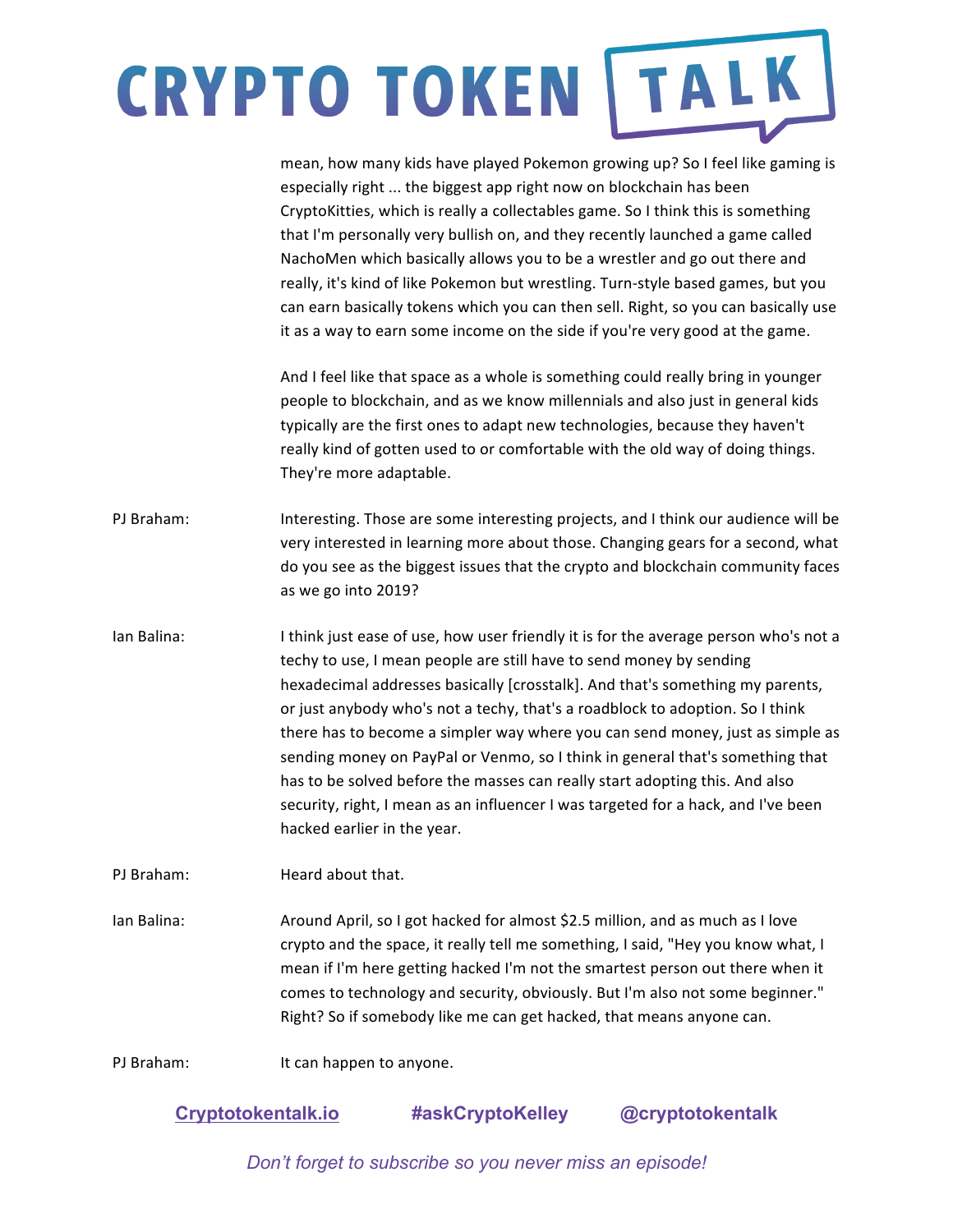| Ian Balina:                      | It can happen to anyone. And how's that, imagine my mom getting hacked or<br>somebody who's not tech savvy getting hacked? I mean that's a very big road<br>block to adoption, and really showed me hey, it doesn't matter how much you<br>love this, but this is something that has to be really simplified to where anybody<br>who's not tech savvy can use it and doesn't have to worry about security as<br>much.                                                                                                                                                                                                                                                                                                                                                                                                  |
|----------------------------------|------------------------------------------------------------------------------------------------------------------------------------------------------------------------------------------------------------------------------------------------------------------------------------------------------------------------------------------------------------------------------------------------------------------------------------------------------------------------------------------------------------------------------------------------------------------------------------------------------------------------------------------------------------------------------------------------------------------------------------------------------------------------------------------------------------------------|
| PJ Braham:                       | Right. Okay. Very interesting point. I want to ask you now, what do you think is<br>the moment, or what is the event that will signify that crypto and blockchain has<br>crossed over and made it big, made it big time and is now mainstream? What do<br>you think has to happen?                                                                                                                                                                                                                                                                                                                                                                                                                                                                                                                                     |
| Ian Balina:                      | Oh wow. I think that's kind of tough to determine. I think that the tipping point I<br>would call it, for crypto crossing over to me would be if it becomes part of every<br>day vocabulary and use. Where, imagine, I think apps that have crossed over for<br>example, Uber, right? You can go anywhere in the world and get a Uber, or say<br>Uber and somebody knows what you mean, right? So I feel like Uber has kind of<br>hit that tipping point. I mean, even just dating I mean, like Tinder. Tinder's<br>pretty global, and it's pretty interesting because probably 10 years ago, online<br>dating was weird, right? But now college kids think it's cool. I think if the same<br>thing happens with crypto  sure, it's been mentioned in the media, but to me I<br>think it's more of a culture adoption. |
| PJ Braham:                       | Right.                                                                                                                                                                                                                                                                                                                                                                                                                                                                                                                                                                                                                                                                                                                                                                                                                 |
| Ian Balina:                      | If it becomes part of everyday culture, and then you'll also start having other<br>names, not just Bitcoin but Ethereum, or even Ripple for God's sake, right, or<br>just all the altcoins starting to become part of everyday culture, I think that's<br>when you really know that okay, this has really arrived and is being adopted by<br>the masses. And I think it's somewhat hard to measure, I don't think there's<br>really a concrete way of measuring this, right? So to me that's kind of, I think,<br>it's more of a culture adoption.                                                                                                                                                                                                                                                                     |
| PJ Braham:<br>Cryptotokentalk.io | Okay, fair enough, fair enough. And I agree with that. I definitely agree with<br>that. I think it has to become to the point, whether it's Bitcoin or some used<br>case that everybody, it's accessible to everyone and it doesn't require any<br>technical jargon for people to understand, or the hexadecimal inputs that they<br>have to put into a wallet or address, what have you. Okay, well you know as our<br>time is drawing to a close I wanted to give you the opportunity to share with the<br>audience something that you're doing outside of the crypto space. It's been<br>#askCryptoKelley<br>@cryptotokentalk                                                                                                                                                                                       |
|                                  |                                                                                                                                                                                                                                                                                                                                                                                                                                                                                                                                                                                                                                                                                                                                                                                                                        |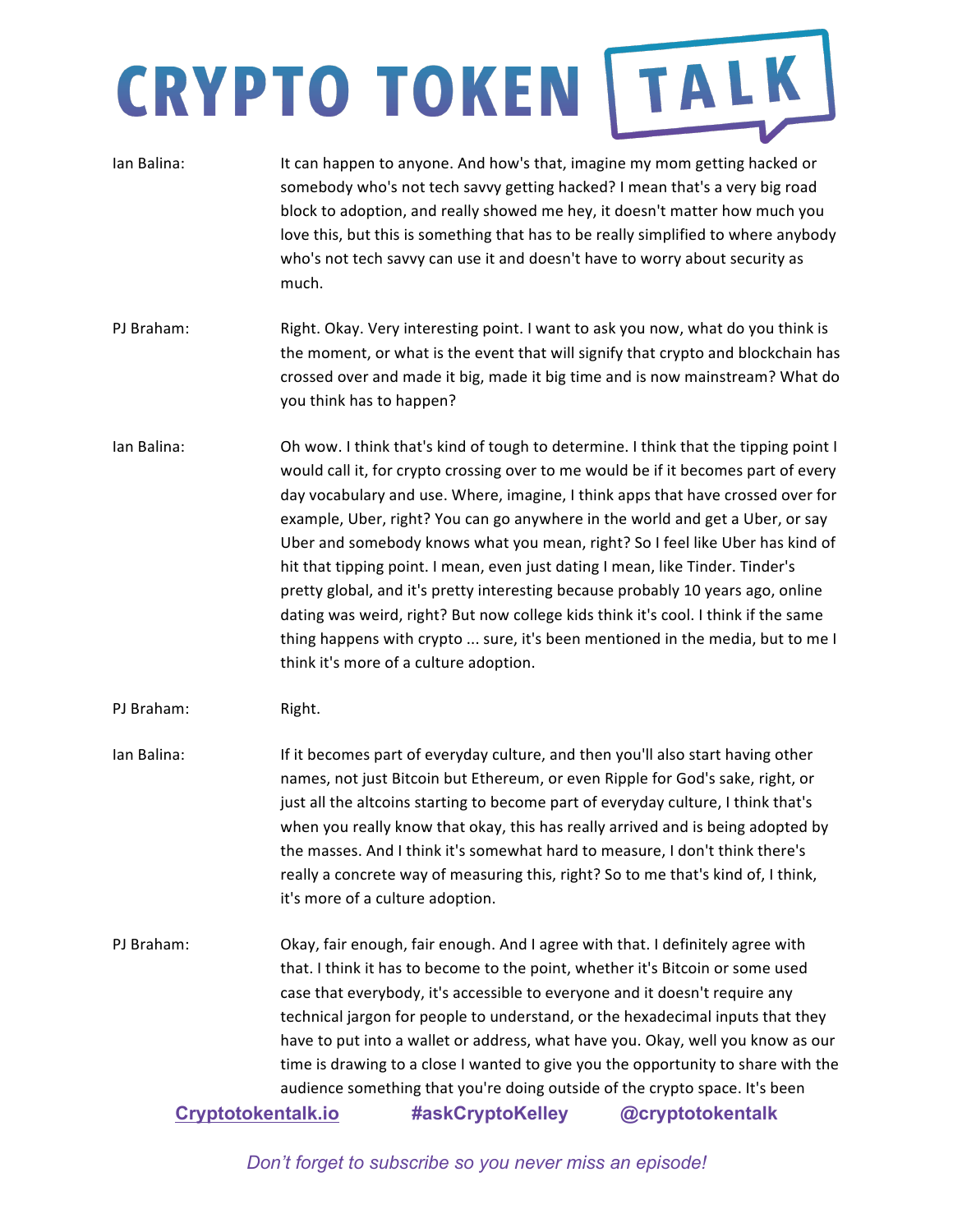great to hear that crypto has been a vehicle to allow you to take control of your time, and kind of freed you from those corporate chains. And that's something that I can relate to. So, why don't you share with us what you're doing outside of the crypto space?

Ian Balina: Yeah, so some of the things I'm trying to work on, I'm trying to help give back and show people that I mean, crypto has changed my life, but now I wanna help change the lives of others, so we've been doing a world tour for the last 1 year. Traveling around the world, evangelizing this space, but after our Middle East tour which is happening this month, in December I'll be having my Africa tour. So, this is basically my homecoming. I was born in Kampala, Uganda and Uganda in Kampala is going to be one of those countries I'll go back to, and I've never been back after I came to America. So I came in America in 1997, so I mean, 20 years basically. So this is gonna be my first time going back, it's going to be beautiful, and I just wanna help kind of really be more involved and giving.

> So philanthropy is something we're definitely very big in, so I've began being part of Black Girls Code for example, and also Children of Uganda, basically charity programs I'm kind of starting to get back in, so for example on my channel on YouTube, YouTube launched a new feature that basically that lets people, my audience, pay to have their comments be super chat comments basically, as opposed to having to filter through tons and tons of comments, those people who have the option to pay have the option to have their comment be highlighted so I can see it. So all those payments people make, I'll be donating them to Children of Uganda, as a way to give back, and then also wanna start eventually my own school. Some kind of education or a system to help either sponsor kids from Uganda to come study in America, to have school, or even to even to start my own launching of Crypto Academy. And we can start to just evangelize the space, and help people learn the technology of the future. So that's one way I'm trying to give back.

PJ Braham: That's awesome. That's great. It's great to hear your story and how crypto is, not only being the vehicle for you to benefit from and profit, but also allowed you to give back and help liberate others, and really provide value. So I really commend you for what you've done, and are continuing to do. How can our audience keep in touch with you, and stay updated with all the activities and great things that you're doing?

**Cryptotokentalk.io #askCryptoKelley @cryptotokentalk** Ian Balina: They can follow me on my website ianbalina.com, that's I A N B A L I N A dot com, I have free materials on there teaching beginners and getting them